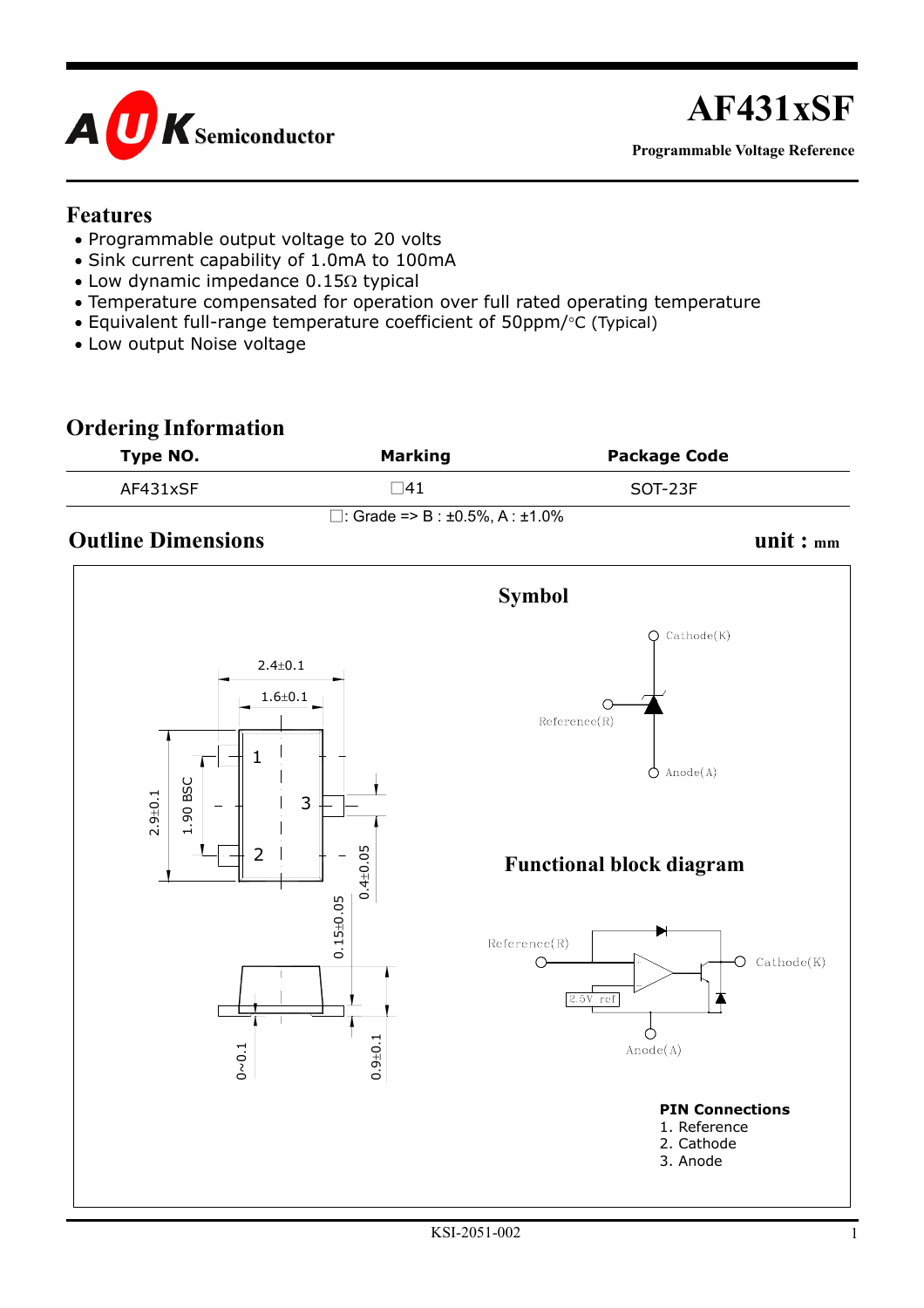#### **Absolute maximum ratings**

(Operating ambient temperature range applies unless other specified)

| <b>Parameter</b>              | <b>Symbol</b>    | <b>Ratings</b>   | Unit |
|-------------------------------|------------------|------------------|------|
| Cathode to Anode voltage      | $V_{KA}$         | 20               |      |
| Cathode current range         | $1_{\text{KA}}$  | $-100 \sim +150$ | mA   |
| Reference input current range | $I_{ref}$        | $-0.05 - +10$    | mA   |
| Power dissipation             | $P_D^*$          | 300              | mW   |
| Operating temperature range   | l <sub>opr</sub> | $-40 - +85$      |      |
| Storage temperature range     | l <sub>sta</sub> | $-65 - +150$     |      |

\* With PCB(8×8mm copper area) at glass epoxy board (t=1.7mm, area: 20×20mm)

#### **Recommended operating conditions**

|                          |                 | <b>Ratings</b>            | Unit |    |  |
|--------------------------|-----------------|---------------------------|------|----|--|
| <b>Parameter</b>         | <b>Symbol</b>   | Min.                      | Max. |    |  |
| Cathode to Anode voltage | V <sub>KA</sub> | $\mathsf{v}_\mathsf{ref}$ | 18   |    |  |
| Cathode current range    | ⊥kA             | 1.0                       | 100  | mA |  |

#### **Electrical Characteristics**

(Ambient temperature at 25°C, unless otherwise noted.)

| <b>Parameter</b>                                                                          | <b>Symbol</b>                       | Condition                                                                         | Min.           | Typ.       | Max.           | Unit     |
|-------------------------------------------------------------------------------------------|-------------------------------------|-----------------------------------------------------------------------------------|----------------|------------|----------------|----------|
| Reference input voltage<br>(Fig. 1, Note 1)                                               | $V_{ref}$                           | AF431BSF<br>$V_{KA} = V_{ref}$<br>$I_{KA} = 10mA$   AF431ASF                      | 2.482<br>2.470 | 2.495      | 2.508<br>2.520 | $\vee$   |
| Deviation of reference input voltage<br>Over temperature(Fig. 1, Note 1,2)                | $\Delta V_{ref}$                    | $V_{KA} = V_{ref}$ , $I_{KA} = 10mA$<br>$@Ta = T_{LOW}$ to $T_{HIGH}$             |                | 7.0        | 30             | mV       |
| Ratio of change in reference input<br>Voltage to the change in cathode<br>Voltage(Fig. 2) | $\Delta V_{ref}$<br>$\Delta V_{KA}$ | $I_{KA} = 10mA$<br>$\Delta V_{KA} = 10V - V_{ref}$<br>$\Delta V_{KA} = 20V - 10V$ |                | 1.2<br>0.7 | 2.7<br>2.0     | mV/V     |
| Reference input current(Fig. 2)                                                           | $I_{ref}$                           | $I_{KA} = 10mA$<br>R1=10K $\Omega$ , R2= $\infty$                                 |                | 1.8        | 4.0            | μA       |
| Deviation of reference input current<br>over temperature (Fig. 2)                         | $\Delta I_{ref}$                    | $I_{KA} = 10mA$<br>R1=10K $\Omega$ , R2= $\infty$                                 |                | 0.4        | 2.5            | μA       |
| Minimum cathode current for<br>Regulation(Fig. 1)                                         | $I_{MIN}$                           | $V_{KA} = V_{ref}$                                                                |                | 0.35       | 1.0            | mA       |
| Off-state cathode current(Fig. 3)                                                         | $I_{OFF}$                           | $V_{KA} = 20V$ , $V_{ref} = 0V$                                                   |                | 2.7        | 1000           | nA       |
| Dynamic impedance(Fig. 1, Note 3)                                                         | $Z_{KA}$                            | $V_{KA} = V_{ref}$ , f $\leq 1.0$ KHz<br>$I_{KA} = 1.0mA-100mA$                   |                | 0.14       | 0.5            | $\Omega$ |



 $\langle \text{Note } 1 \rangle$ : T<sub>LOW</sub>=-40°C, T<sub>HIGH</sub>=+85°C,  $\langle \text{Note } 2 \rangle$ :  $\Delta V_{ref} = V_{ref}$  Max. - V<sub>ref</sub> Min.,  $\langle \text{Note } 3 \rangle$ :  $Z_{KA} = \Delta V_{KA} / \Delta I_{KA}$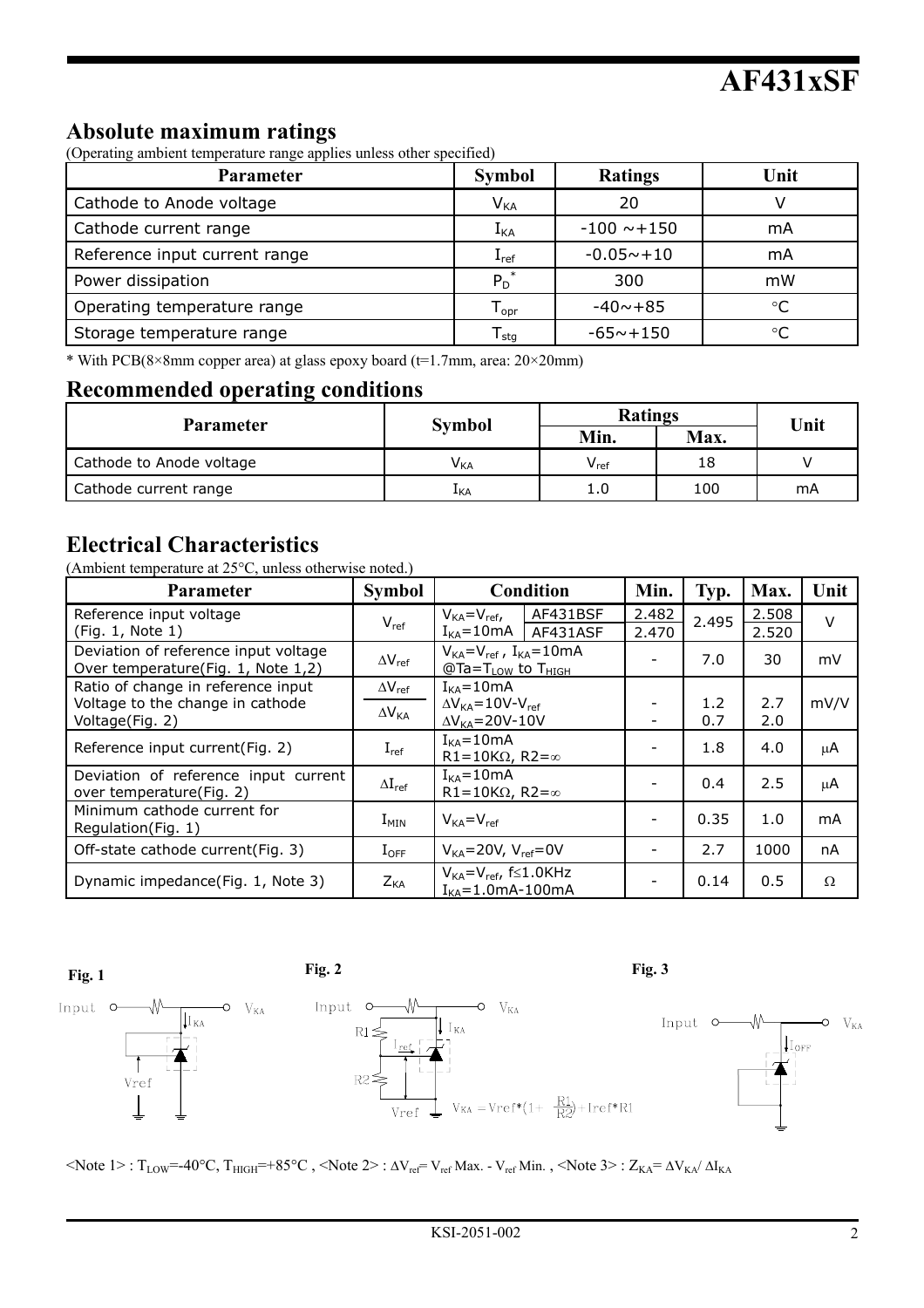## **AF431xSF**

#### **Characteristic diagrams**

**Fig. 4**  $I_{KA}$  **vs.**  $V_{KA}$  Fig. 5  $I_{MIN}$  vs.  $V_{KA}$ 





**Fig. 8 Pulse response**